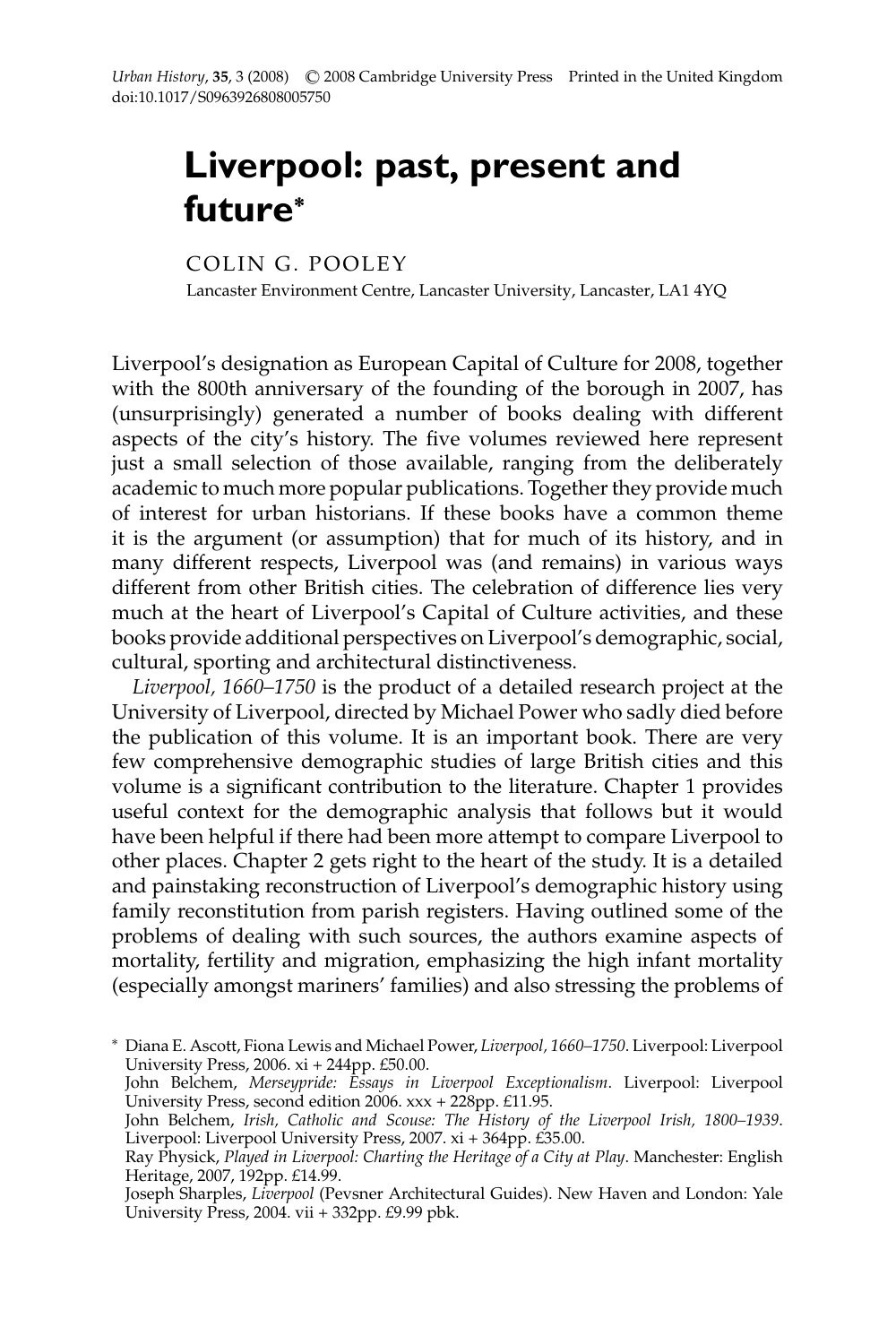such demographic reconstruction for such a mobile population. Chapter 3 focuses on the occupational structure of Liverpool, 1660–1750, but the small sample size limits analysis and leads to mostly fairly obvious generalizations, though the individual case studies are valuable. Chapter 4 links an analysis of wills to the family reconstitution data to examine patterns of inheritance. Again, it was the individual case studies that I found most telling as the data are too fragile to allow meaningful generalizations, though the authors clearly demonstrate the importance of wealth preservation down the social scale, and the variety of strategies used. Chapters 5 and 6 focus mainly on city governance and local politics, examining who ran the city (with councillors drawn quite widely from across the social scale) and the importance of political consensus based on a shared commitment to the overriding importance of trade. In some ways these chapters sit a little uneasily within a book where the main emphasis is demographic. Clearly this was a problematic project, which dealt with difficult and disparate sources and encountered serious disruption of the research and writing. At times the authors struggle to craft a coherent and fully analytical story out of their material, focusing more on description than interpretation, but it is (and is likely to remain for some considerable time) the definitive study of Liverpool's early demography and the authors are to be congratulated for bringing this important and difficult material to publication.

Of the two books by John Belchem, *Merseypride* is a second edition (with a new introduction) of a book first published in 2000 and extensively reviewed then. The core of the book provides a useful collection of essays (some previously published elsewhere) on Liverpool culture and identity, while the new introduction sets these within the context of Liverpool's urban renaissance centred on its status as city of culture. The new edition should help to bring the essays to a wider audience. However,*Irish, Catholic and Scouse* is a much more original and important volume. This is the product of extensive research on the Irish in Liverpool, conducted over many years, and is a particularly valuable addition to the literature. The book is divided into two historical time periods, 1800–1914 and 1914–39, and begins with an analysis of the position of Liverpool's Irish population within the labour market. Belchem emphasizes that not all Irish were unskilled, and by focusing on key individuals highlights the role of Irish workers within the labour movement. Chapter 2 is entitled 'spatial dimensions' and, from the perspective of an historical geographer, is probably the weakest chapter. Although outlining the residential structure of the Irish, and relating this to their labour market characteristics, the chapter lacks detail (for instance there are no maps) and fails to bring out sufficiently clearly the extent to which some Irish were found in all parts of the city. The main strength of the book is in its focus on the construction of Catholic Irish identities, and the use of detailed case studies and vignettes to illuminate this. Chapters 3 and 4 focus on different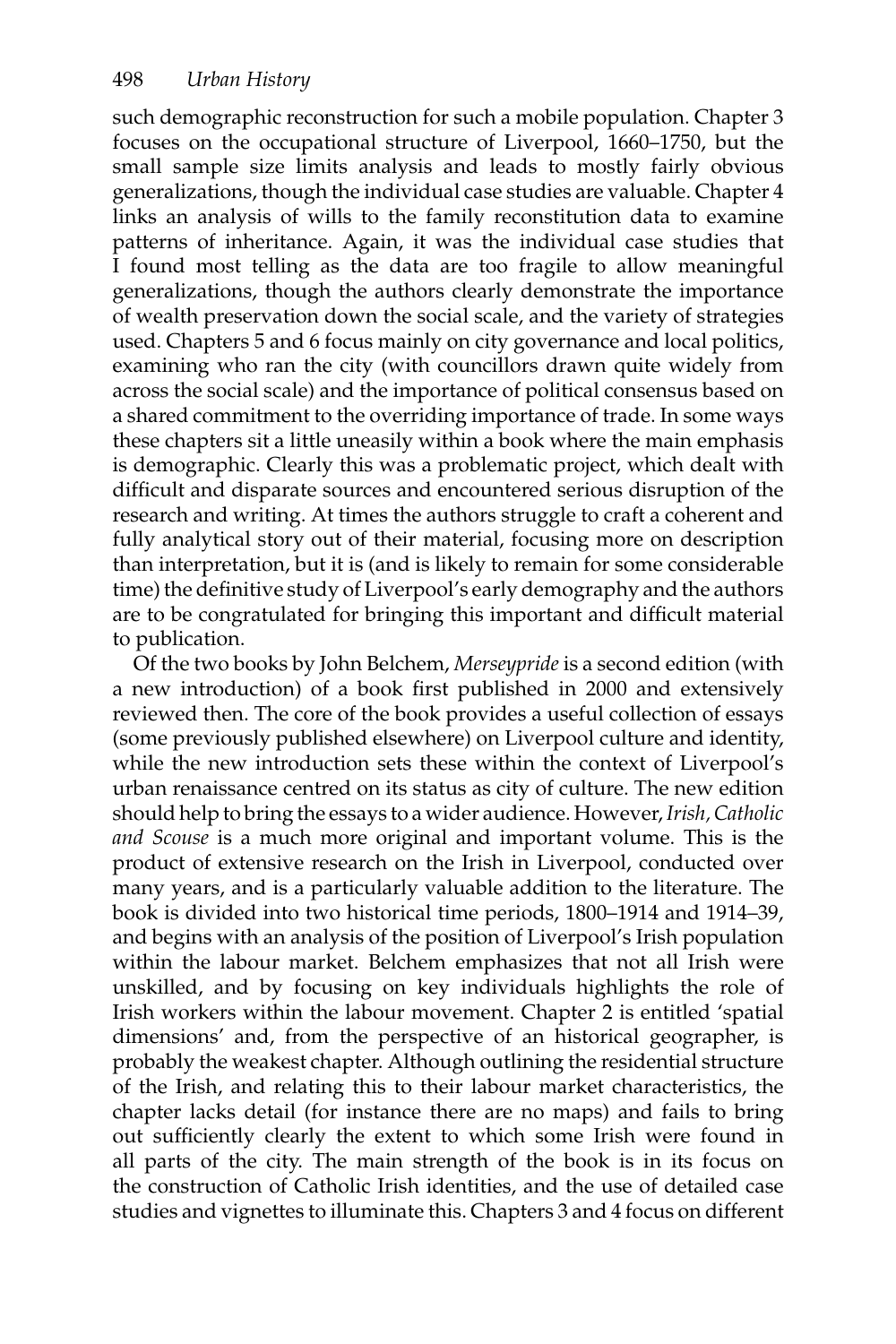sets of networks that supported Liverpool Irish identities including the role of the Catholic church, charities and community-based activities (chapter 3) and through more strongly sectarian organizations including Friendly Societies and Ribbonism. Belchem demonstrates the ways in which such organizations combined political, cultural and social support networks within the Catholic Irish community in Liverpool, whilst at the same time helping to construct anti-Irish/Catholic views from within the English establishment. Chapters 5 and 6 focus directly on the political dimension, examining the role of sectarian politics within Liverpool. Chapter 5 demonstrates how Irish, British and Liverpool political ambitions often intersected in the context of Home Rule, while chapter 6 provides a detailed account of Fenian activities in Liverpool in the 1860s, focusing on links to Irish-American activism. In both these chapters the author assumes quite a high level of prior knowledge by the reader and, in places, some of the argument could have benefited from fuller elucidation. Chapter 7 examines the product of sectarianism as seen through street violence, especially in the early twentieth century. Belchem links such activities back to the Liverpool labour movement and the 1911 dock strike and, as elsewhere in the book, he provides a wealth of fascinating detail. Chapters 8 and 9 move from sectarian politics and violence in Liverpool to Catholic associations and leisure pursuits. Here, Belchem argues that, despite many attempts to establish it, there was never a strong, separate, Irish leisure and associational culture within Liverpool. The last three chapters of the book focus on the period 1914–39, examining the role of the Irish in World War I, the political and cultural impact of the Irish revolution on Liverpool and the effects of the depression. In comparison to the nineteenth century, this period is dealt with rather briefly and, by concentrating on key events, there is little attempt to situate the Liverpool Irish community within broader social trends in the twentieth century (and there is little consideration of second wave Irish migration). Overall, however, the book is very successful. It covers a wide range of material encompassing a great deal of original research, it is engagingly written and has a convincing combination of statistical information, detailed vignettes and socio-cultural interpretation. The book is stronger on the cultural and literary interpretations than on statistical analysis, and there remains scope further to integrate statistical data with archival sources, but this volume is likely to be a major source of reference and inspiration for researchers working on the Irish in Liverpool and elsewhere for many years to come.

While the first three books reviewed are aimed mainly at academic audiences, the last two have much more general appeal. *Played in Liverpool* by Ray Physick, published by English Heritage, provides a beautifully illustrated history of sport and recreation in Liverpool, focusing mainly on the nineteenth and twentieth centuries. Following an introductory essay on the history of recreation in the city, the book focuses on over 50 sports-related sites of historical or architectural interest. The main body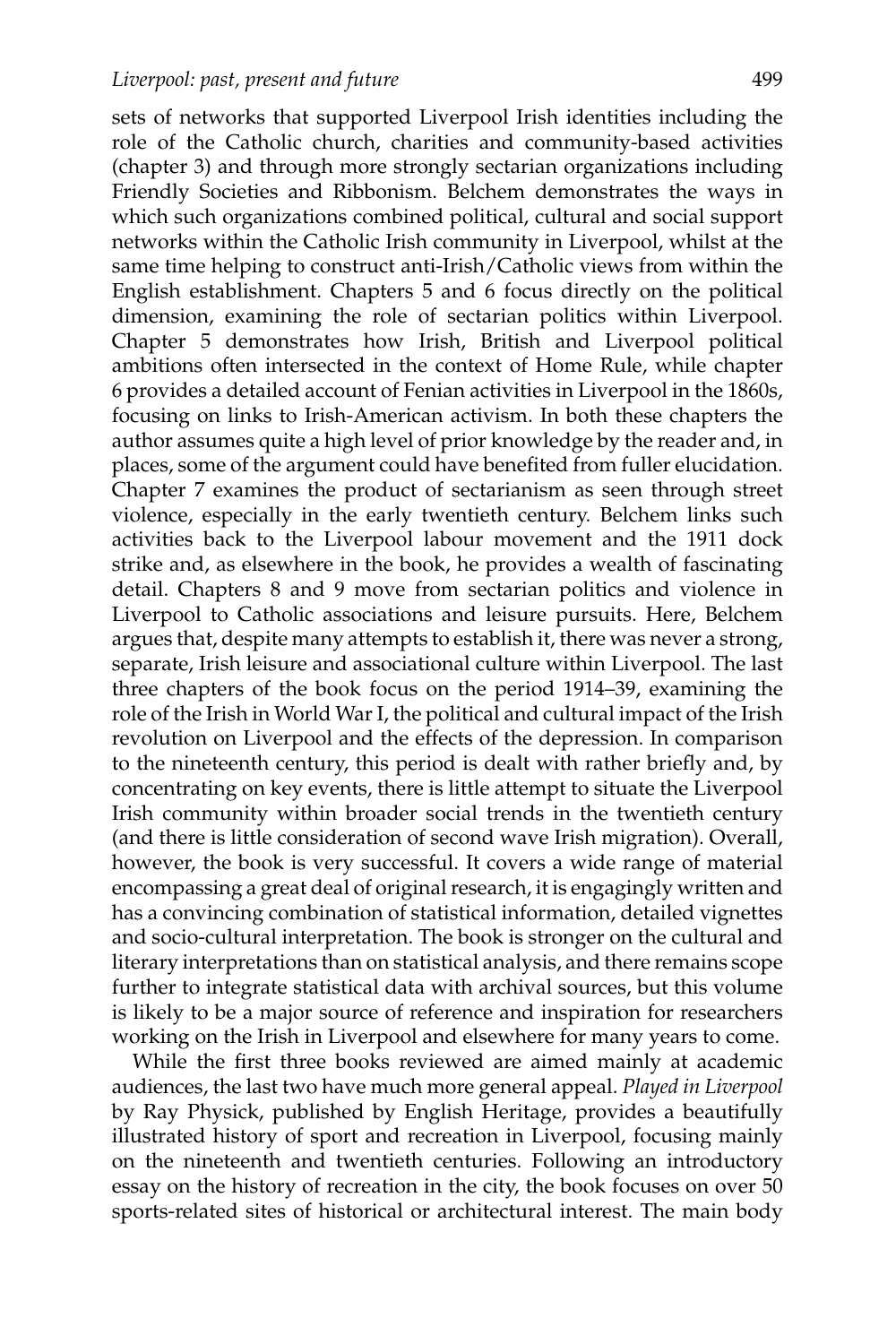of the book is divided into three sections: the first deals with major sites of sport and leisure (Aintree, the Mersey, Stanley Park, etc.); the second focuses on areas of sporting innovation where Liverpool entrepreneurs have had a particular impact (billiards, goal nets and football pools); and the third examines both a selection of stadiums and grounds and a range of activities including cricket, bowls, golf and many others. The author has drawn together an impressive array of illustrations and matches these with an accessible text which provides a fascinating insight into aspects of organized leisure on Merseyside and, especially, the legacy that it has left on the modern townscape. Some readers will no doubt feel that their particular sporting activities have not been fully covered – and as a former member of Liverpool Harriers I would have liked to see more on the Liverpool athletics scene – but the focus of the book is very much on the sporting and leisure artefacts that have survived to the present and the selection presented provides an excellent introduction to this relatively neglected aspect of the cityscape.

The final volume is hardly new. This edition was published in 2004 and is based on the 1969 Pevsner architectural guide to South Lancashire. Nevertheless it is an excellent way to conclude this review. Joseph Sharples has done a magnificent job of expanding and updating the Liverpool material for this edition and the book provides the definitive guide to architecture in the city. A very clearly constructed historical introduction is followed by sections on the major buildings of the city (for instance the Town Hall and cathedrals) and on the dock architecture. Subsequent sections deal with different geographical districts, moving from the inner city to Speke and Birkenhead. Each entry provides a wealth of information, all clearly presented and with excellent illustrations. Anyone interested in the buildings of Liverpool will find the volume indispensable.

As this review has demonstrated, all five of these volumes have many individual merits, but do they tell us anything collectively about the urban history of Liverpool? It is clear that many authors and publishers have capitalized on the publicity associated with Capital of Culture; this expansion of publishing on Liverpool history, life and culture is to be welcomed but do the works add anything beyond their particular contents? For me, when reading all five of these volumes together, what comes through most strongly is the importance of linking social and cultural histories of the city to the physical fabric that remains visible today. The more academic books by Ascott *et al*. and Belchem tell us much about Liverpool population, culture and society in the past, but do little to relate that to the present-day city. As such they are likely to remain largely the preserve of those with a more academic historical interest in the city. The books by Physick and Sharples focus primarily on the evidence of past activities that has been left in the built environment, and attempt to relate this to the social history associated with the use of these buildings. Inevitably, however, the social history is relatively